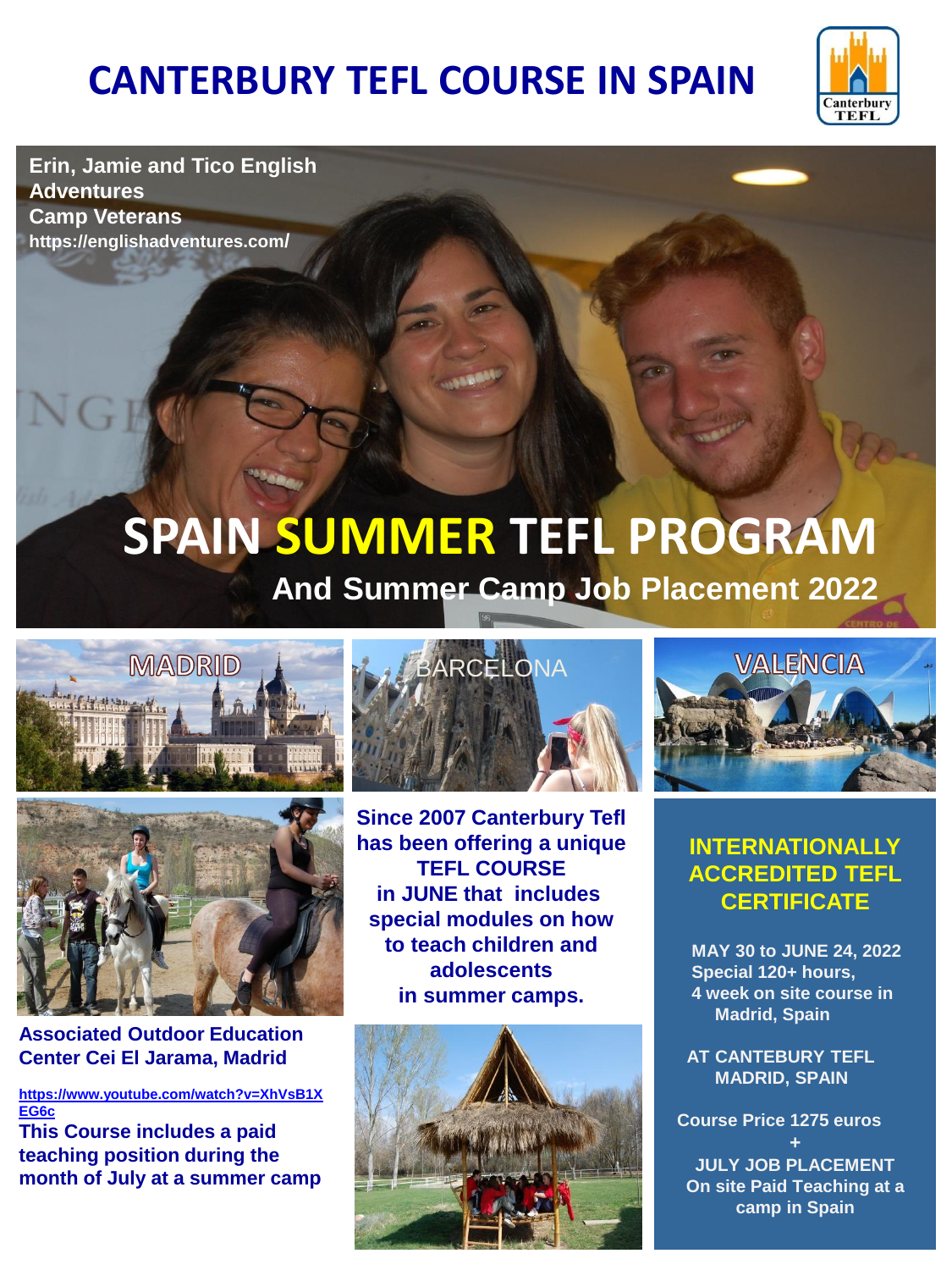### **PROGRAM OUTLINE**



### **The main features of the course include:**

**Intensive Hands-On Practical Course, 120+ hours including on site camp counsellor training.**

**For full course details please see: http://www.canterburytefl.com/course-details/**

**Small, intimate, enjoyable classes taught by a caring and well-rounded team of trainers who enjoy training in a comfortable and pleasant family atmosphere.**

**Summer Job placement in Summer Camps throughout Spain upon successful completion of the course.**

**Guaranteed TEFL Job teaching English in Madrid during the academic year upon successful completion of the course at Canterbury Consulting Spain www.canterburyconsultingspain.com**



**Canterbury TEFL graduates teaching clases in Madrid year round and at Summer camps in July**



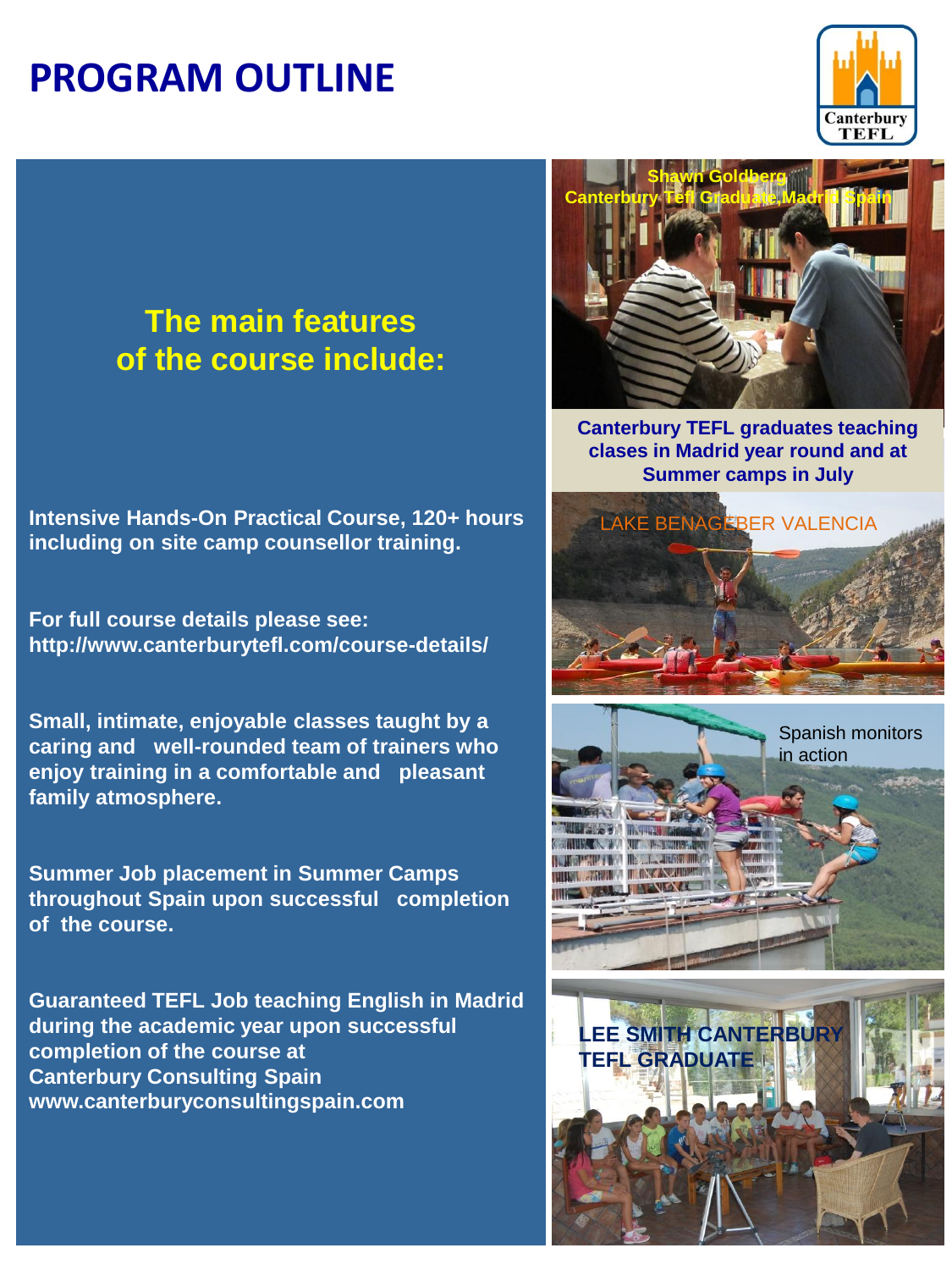# **PROGRAM OUTLINE**





#### **SUMMER CAMP TEACHER MODULE**

**Different type of summer camps that exist in Spain. Camp Counselor and English Teacher roles Expectations of Monitors/Teachers in a summer camp. Doing your part- Importance of team work Camp Activities: Icebreakers, Plays, and Night Activities Importance of activity analysis.**

#### **MONITOR DUTIES AT A SUMMER CAMP**

**Tutoring and general care of children and teenagers Group Dynamics Camp Group Leader** 

#### **LEARNING ENGLISH IN A NATURE SETTING**

**Nature and Camp resources: how to design your own materials. Workshops and leisure activities Group games as a tool to build up Cohesion** 

#### **METHODOLOGY**

**Group Participation Learning from Children's own experiences Full or partial English immersion Educating through values Caring for individual needs Learning to solve problems through dialogue**

#### **LIVING IN NATURE**

**Farming River Trekking and Adventures activities Arts and Crafts Nature and Science workshops such as leather work, aromatics, weaving and food processing**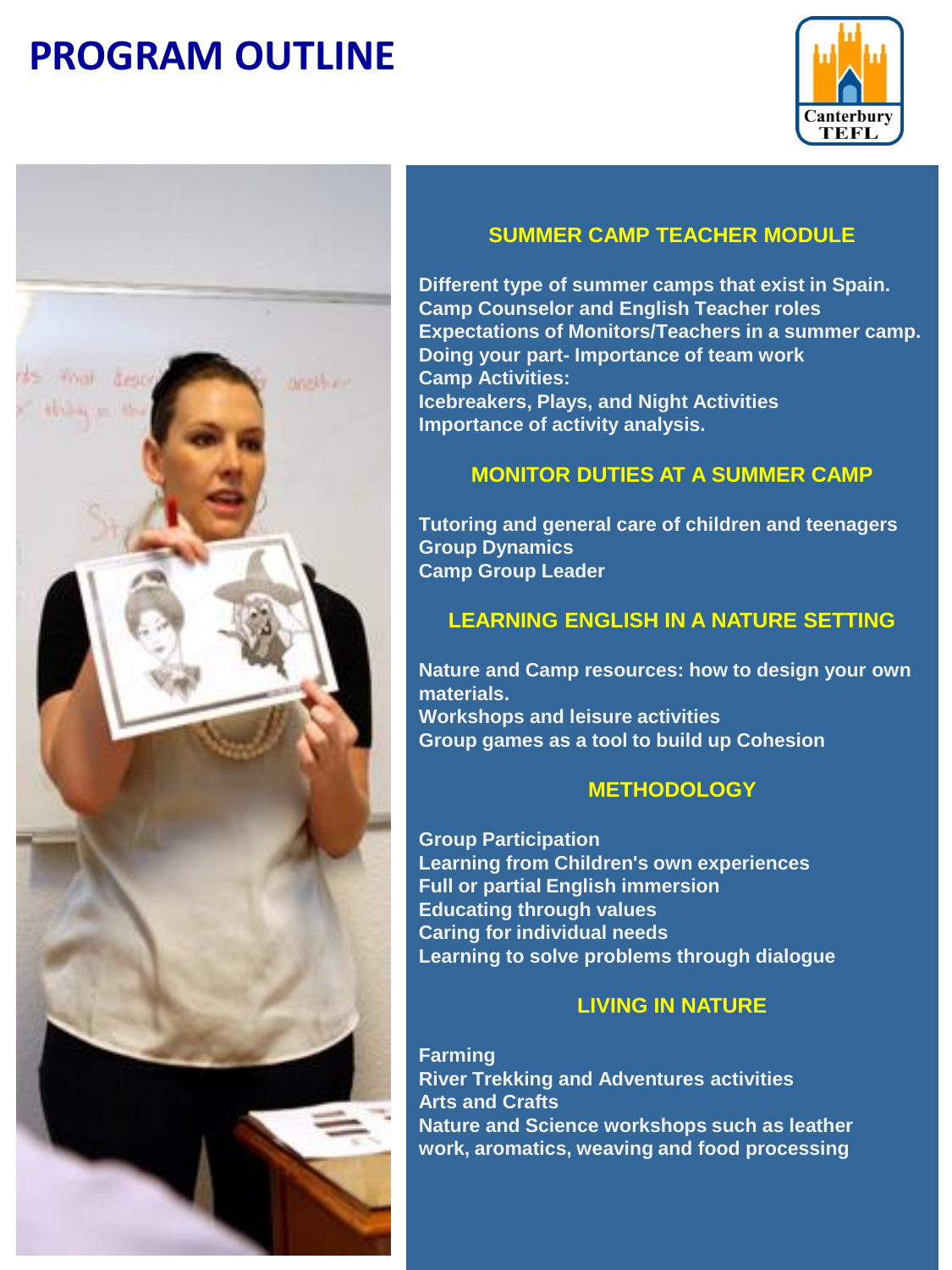# **TEACHER TESTIMONIALS**





*I participated in the TEFL Summer course with Canterbury Consulting Spain and it was one of the best summers of my life. Unlike ordinary TEFL courses, this course provided the opportunity to receive real life experience (and paid) at a summer in Spain. The TEFL coursework in Madrid was greatly intensified, with classes lasting 8 hours a day and homework and projects due everyday. While those two weeks were tough, I would not have been able to work at the camp without the knowledge and skills gained in those courses. Plus, the TEFL certificate earned in those courses and the subsequent internship give me the opportunity to travel and teach English anywhere in the world for the rest of my life.*

**Kerrie Holloway, USA**

*Working with Canterbury through both the TEFL course and the English adventures summer camp was an incredible experience that led not only to a TEFL certificate and a fun summer job, but also helped me make the decision to live in Madrid for the rest of the year. I have now returned to Spain for another year of teaching and couldn't be happier with decision.* 

**Megan Dorris, USA**





*I participated in Canterbury Consulting Summer Summer TEFL course and had an incredible experience. I cannot speak highly enough of the organization the course itself was the perfect mix of theory and practical experience I was nervous about being ready to handle kids at the summer camp but their teachers more than prepared me for the challenge. I could not have done it without Canterbury's training. Their classroom to camp model is excellent and the staff is knowledgeable and dedicated to making it a rewarding experience. I highly recommend it to anyone looking to spend time teaching abroad, whether experienced and well traveled or not at all you cant go wrong!* 

**Amanda Catalini, USA**

*Participating in Canterbury TEFL Summer camp course was an amazing experience since I had such a wonderful time at camp and in Spain, I decided to continue living in Madrid, teaching English. I'm now going on my second year here, and its all thanks to my fantastic, first experiences and memories with Canterbury.*

**Marlowe Gregorio, USA**